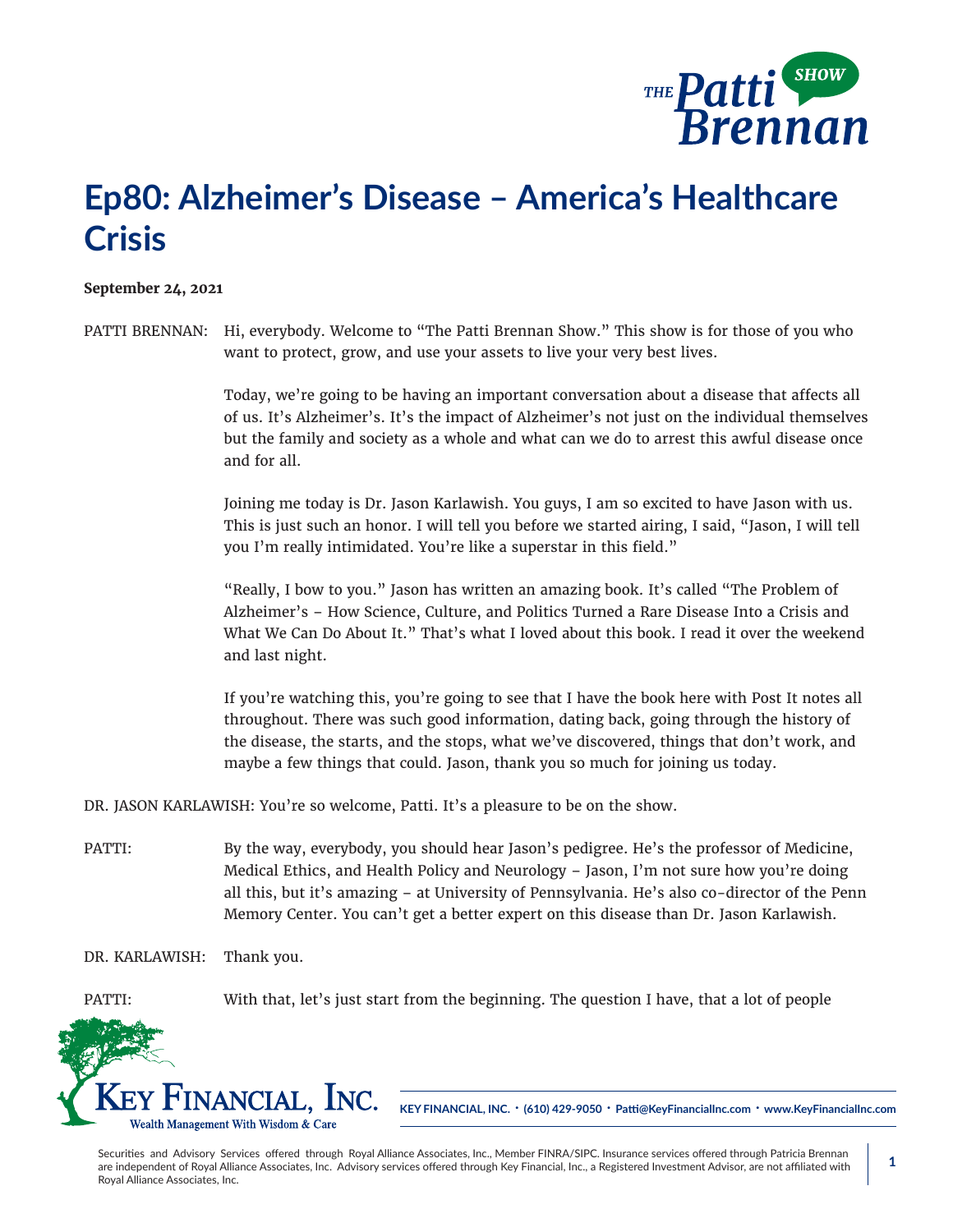have, is "What's the difference between mild memory loss…" I understand that the first symptom of Alzheimer's is memory loss.

I don't know about anybody listening to the show, but there are a lot of times when I'm wondering, "Am I beginning to lose it here?" How do we differentiate between mild cognitive impairment, MCI, versus dementia versus Alzheimer's?

DR. KARLAWISH: Let's unpack that. Great question. Let's start with the most basic question that is probably the most common question. What's the difference between Alzheimer's disease and dementia?

> Simply put, dementia describes someone who has developed disabling cognitive impairments. They have trouble with memory, attention, concentration, multitasking, and those problems with those cognitive abilities are causing them to have disabilities, meaning troubles doing their daily tasks.

Early on, those troubles are things like managing money, deciding what restaurant to go to, traveling to the restaurant, getting the menu, picking what you want to order, and then paying the bill and calculating the tip. All those are cognitively intense tasks, and someone with dementia has trouble doing them. They need someone else to help them. That's dementia, disabling cognitive impairments.

Alzheimer's disease is a disease of the brain that causes dementia. It's not the only disease of the brain that causes dementia. Another common disease of the brain that causes dementia is a disease called Lewy body disease. That's what Robin Williams, the comic actor, had. He had Lewy body disease.

There's another disease called frontotemporal lobar degeneration. Very different disease but in the end, the common problem, if you will, is dementia. That's the difference between Alzheimer's disease and dementia.

Alzheimer's, a disease that causes dementia. You threw in mild cognitive impairment. What's that? In the book, I recount the history of mild cognitive impairment. It's a relatively recent concept. It's only about 20 years old when that concept was premiered in the medical literature.

What mild cognitive impairment describes is an individual who has a cognitive impairment that's causing inefficiencies in daily activities. They take longer to do things that they used to do, if you will, quicker. They may make a mistake, but then they catch it. That's MCI. Just like dementia, a host of different diseases can cause mild cognitive impairment. One of those diseases is Alzheimer's disease.

One of the points I make in the book is, once upon a time, you had to have dementia to



**KEY FINANCIAL, INC. • (610) 429-9050 • Patti@KeyFinancialInc.com • www.KeyFinancialInc.com**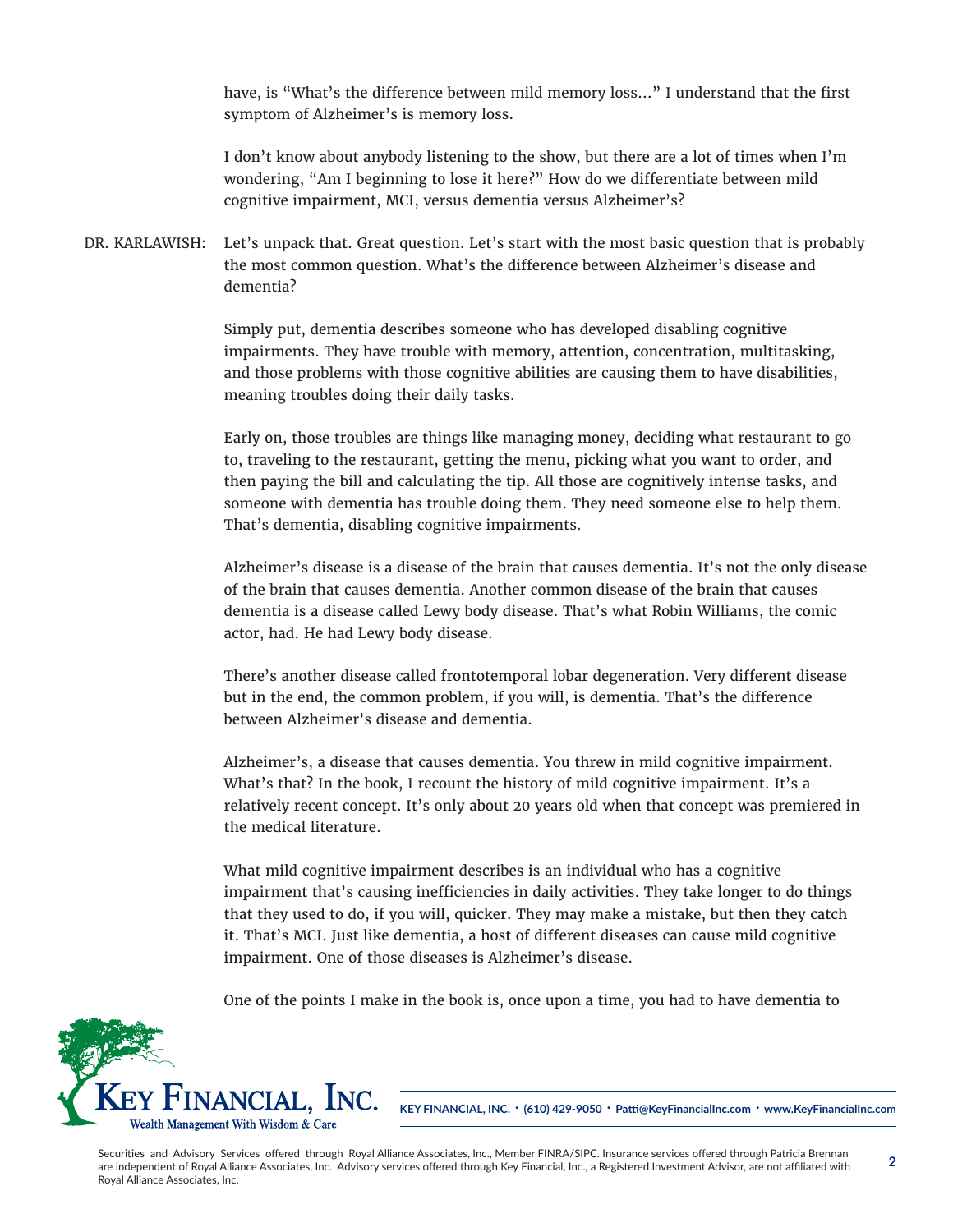be diagnosed with Alzheimer's. About the turn of the century, the advances in this idea of mild cognitive impairment began to allow someone to be diagnosed with Alzheimer's before they had dementia when they only had mild cognitive impairment.

Again, if you've got a label of mild cognitive impairment, that doesn't mean that you have Alzheimer's disease. The next question is, "What's causing my mild cognitive impairment?" It might be Alzheimer's. It might be another disease. It might frankly be some of the extremes of aging to go with a host of other things that can impair cognition.

MCI needs a workup if you will. That's the kind of thing we do when we see folks at the memory center here at the University of Pennsylvania.

- PATTI: Do you find that MCI automatically progresses? Does it always get worse, or would it stabilize?
- DR. KARLAWISH: No, it depends on the cause. In well-done studies of persons with mild cognitive impairment, depending on how they define it, etc., over time, depending on issues of definition and whatnot, about half develop further cognitive problems and develop dementia. That's because they have a disease.

The other half doesn't really change much. Some even revert. Again, it reflects that these are heterogeneous causes causing these problems. If there's one thing I would say to your listeners, if you're told somebody has dementia, it doesn't mean they have Alzheimer's. It means they have a disease.

It might be Alzheimer's. It might be Lewy body disease. It might be a vascular disease. Same thing with MCI. They may have a disease, but also given the subtleties of MCI, they may not have a disease. All the more reason to get those conditions worked up and not just simply go with the label.

- PATTI: Jason, when you use the words worked up, how exactly is that done? One of the things that I didn't share with you is that, in my former life, I used to be an intensive care nurse. What we learned is that the only time that you really have a definitive diagnosis is on autopsy.
- DR. KARLAWISH: A definitive diagnosis of Alzheimer's, you're right. Once upon a time and for a long time, that was how you could just tell someone that the cause of their dementia was Alzheimer's, which of course is somewhat ghoulish, because what you're essentially saying to the patient is, "Until you die, I won't be able to tell you definitively whether you have Alzheimer's or not," which means I won't be able to tell you, hence the ghoulish aspect of it.

That's because it's not until you get the brain of the individual and slice it up and look



**KEY FINANCIAL, INC. • (610) 429-9050 • Patti@KeyFinancialInc.com • www.KeyFinancialInc.com**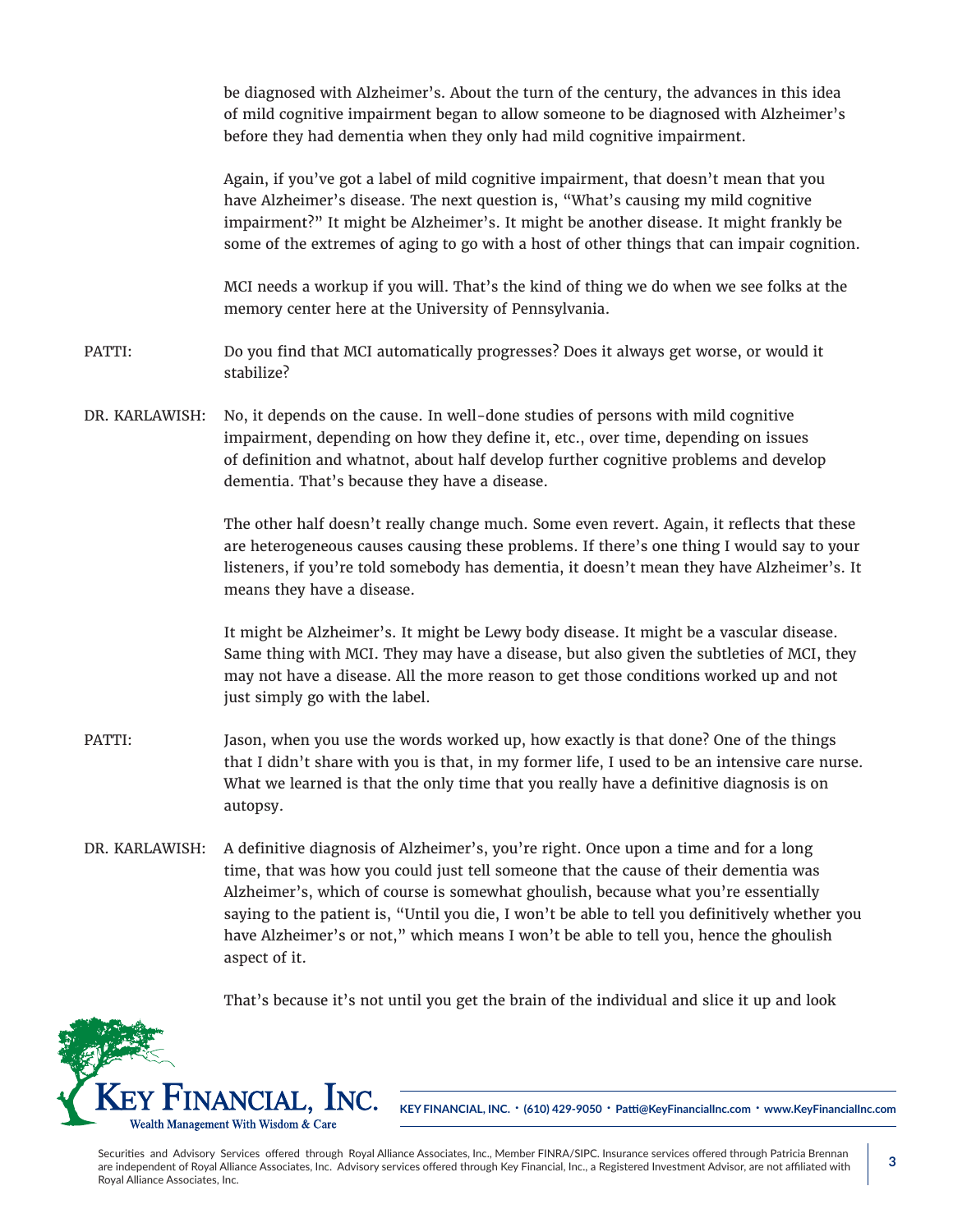under the microscope can you see the characteristic pathologies that are seen with Alzheimer's. The advances though that have occurred – and I talk about this in the book – that is rather spectacular is that we can now visualize those pathologies in a living human being.

We can do brain scans, PET scans in particular, and also analyses of the spinal fluid that can visualize the pathologies that cause someone to develop dementia. That's a set of technologies that are available now but variably available for reasons largely related to the quality or lack of quality of our healthcare system when it comes to the diagnosis and care of older adults with cognitive problems.

- PATTI: I would imagine that a lot of people would be reticent to get that diagnosis. I would think that they would be almost afraid, like, "Oh my goodness, I'm going to be labeled as having dementia. People are going to treat me differently."
- DR. KARLAWISH: That's exactly right.
- PATTI: What are your thoughts on that? Are there advantages, or is this thing just going to progress? It is what it is. You're going to have to figure it out, right?
- DR. KARLAWISH: There are two things that we're talking about here, really. One of them is we are talking about stigma, stigma meaning a mark on someone. When other people know that mark, they treat that person differently. They separate from them. They distance from them. They stereotype them. Certainly, if there's any one disease that enjoys, sadly high octane stigma, it's Alzheimer's disease.

The reason why we care about stigma are many. Number one, the well-being of the person who's labeled. But number two, the issue you just raised is when a disease is haunted by stigma, people are reluctant to find out if they have the disease. They avoid the places where the disease is diagnosed. That's understandable. Stigma creates a sense of revulsion, distancing, etc.

Stigma's a very real problem in Alzheimer's because you've got patients, frankly, people out there who have problems but just won't get them worked up and refuse to have it worked up because of stigma. That's one problem right there.

Then the question is, how do we combat stigma? What can we do to do that? One way we do that is we have conversations like this. We raise awareness in the community. Read my book, dare I say. The more something is discussed and talked about, the less stigmatizing it is.

Having said that, though, there are real advantages to getting a diagnosis and to getting a diagnosis early. I think this is why you and I have come together in fact because some



**KEY FINANCIAL, INC. • (610) 429-9050 • Patti@KeyFinancialInc.com • www.KeyFinancialInc.com**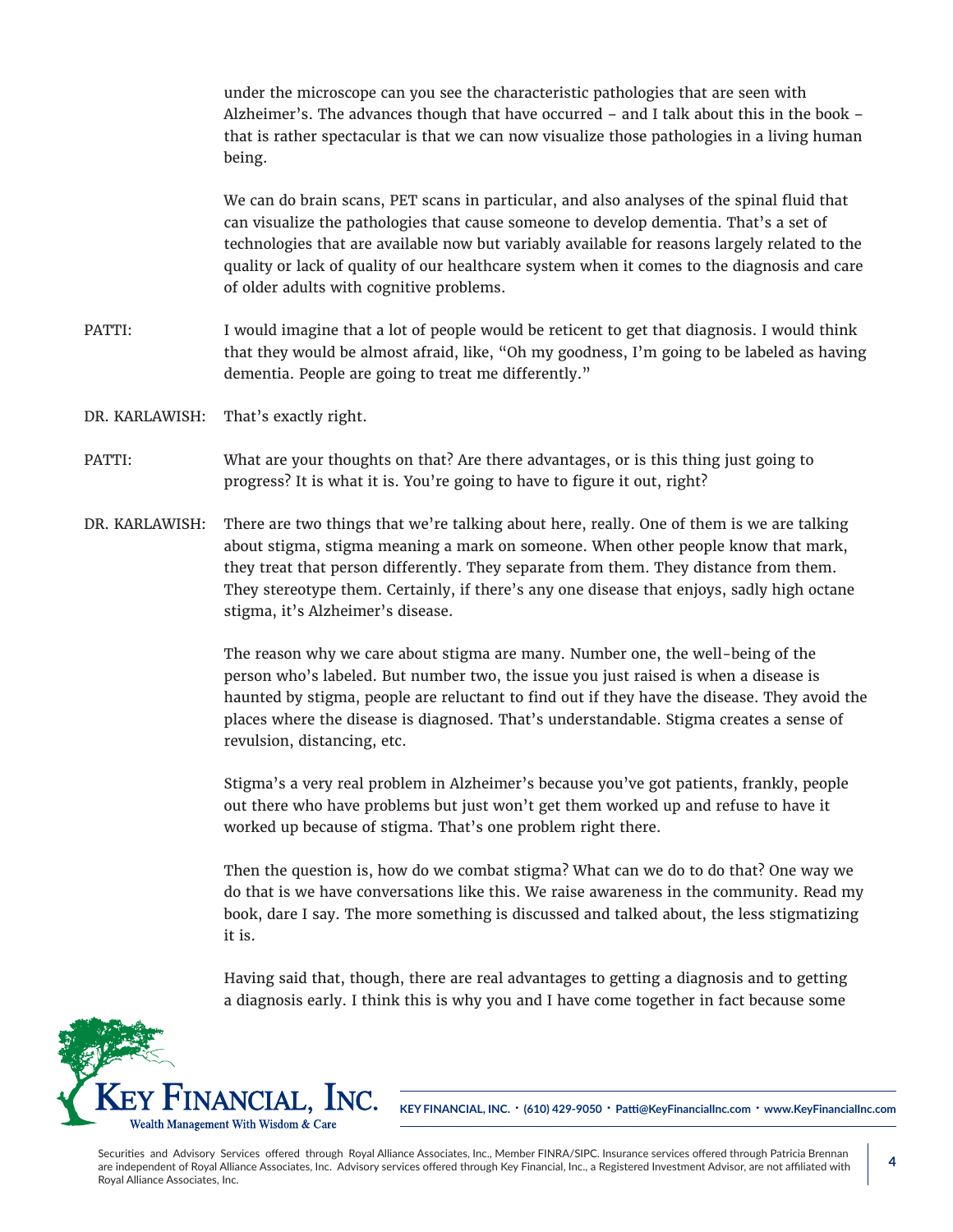of the earliest problems with cognitive impairment, they're not troubles with bathing, dressing, grooming, and feeding, late-stage problems.

They're troubles doing very sophisticated cognitive tasks. What's one of those tasks? Managing your money...

- PATTI: You bet you.
- DR. KARLAWISH: ... paying your bills, all those things that require what we call in my field higher cortical function. Early on in this disease, they are impaired. The tragedy of patients who don't get a diagnosis early on, they have these impairments. They start making mistakes. They get defrauded. They lose money. It just becomes this disaster by the time they finally get worked up.
- PATTI: Agreed. What I understand with Alzheimer's is, especially in the beginning, you can have good days and not-so-good days. That makes it even worse. It makes it even more difficult. If you're married to somebody, they're just not having a good day. Then you find out three months later that they made an investment in some random offshore thing, and all of your money is gone.

Those are very real stories. People need to understand that, the awareness. Just face these things because there are things that you can do to protect yourselves and help the person.

DR. KARLAWISH: Even if there's not a treatment, and there is a treatment out there now, which we can talk about. I think it's a very debatable and controversial treatment. Even before the FDA approved that drug, which will soon be available perhaps, even before that, there were real concrete things you can do. In the book, I talk about this.

> The word I use is planning. They say, "What do you mean, planning? Whether I get on a ventilator or not, get CPR?" No, no. What I'm talking about is planning. I'll speak personally.

If I had cognitive problems, let's say I had MCI, I would want to have a plan in place that someone's watching over how things are going with my money, emphasis on the watching over, not managing it, not joint on all the accounts so they can defraud me but able to watch over and say, "You know what? Actually, you already paid that bill."

Or, "You've bought that thing twice," or, "Wait a minute. What's this purchase, a 20-year maturing security and you're 90 years old? [laughs] You're not going to see that mature in time, probably. So let's have a conversation."

The same thing around driving, you can pick a number of very important activities in daily life that you want a plan in place to monitor. If things are detected, someone can step in



**KEY FINANCIAL, INC. • (610) 429-9050 • Patti@KeyFinancialInc.com • www.KeyFinancialInc.com**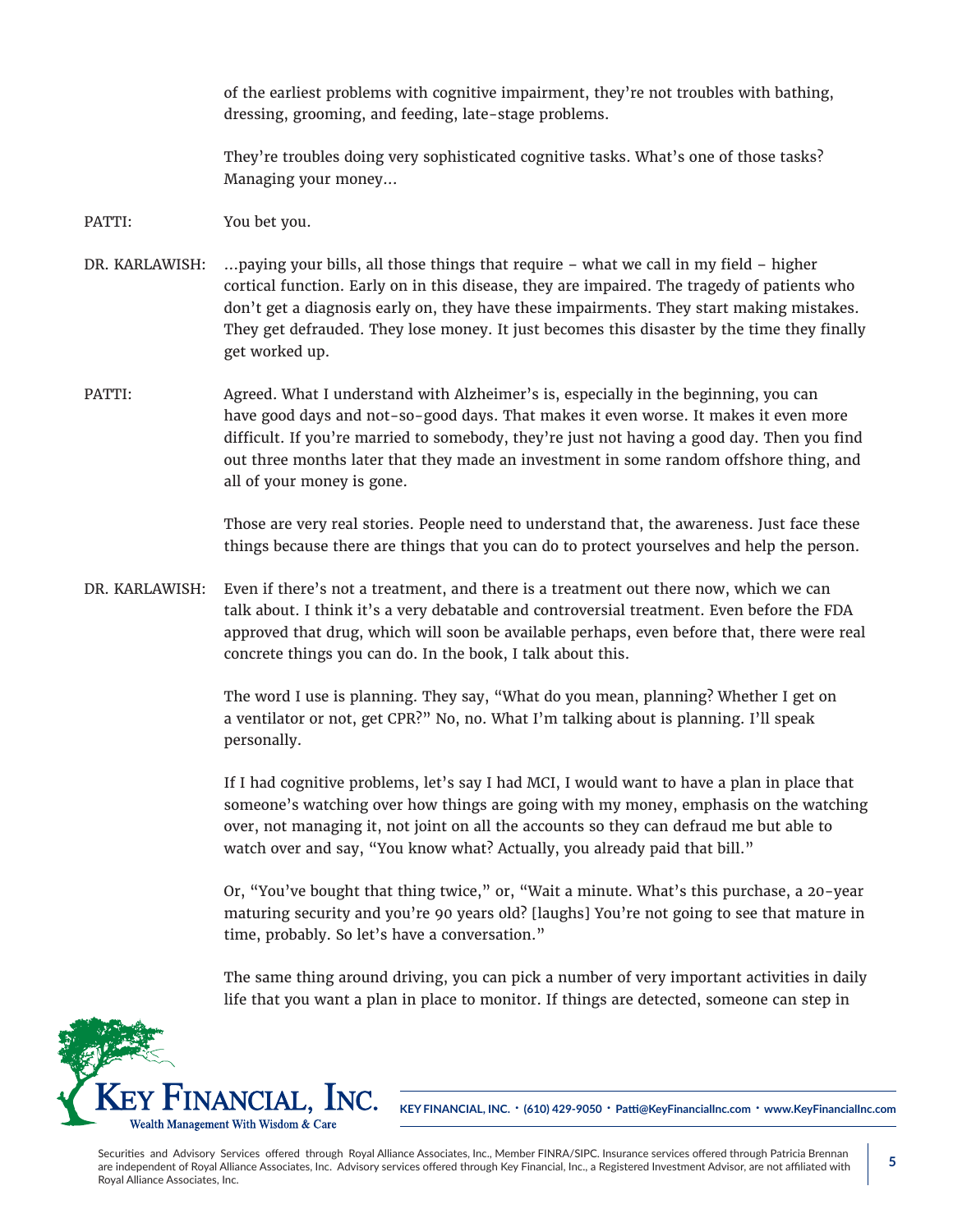and help who you trust.

If you wait for a fire, you know you're going to burn some part of the house down. Instead, you can put in alarms and other systems that the place might not catch on fire. If it does, it'll get taken care of very quickly.

That's the model I think that has existed. Unfortunately, though, most family members don't have access to that kind of education, skill-building, because of the limitations of our healthcare system.

- PATTI: It is so interesting because, as you were talking, I was thinking, "Boy, I hope my colleagues are listening to this podcast. I hope the financial advisers are out there."
- DR. KARLAWISH: They should because they're on the frontline.
- PATTI: Exactly, because we know our clients. We know what's normal for them and what's not normal. I will tell you it has come up. Someone will come into me and say, "Patti, I was just speaking with so and so. Something just didn't seem right."

Or, they've been asking for more distributions from their portfolio than ever before, or we'll get a call from the CPA, and the CPA will say, "This person has not filed their taxes. They're not giving me the information. Something's not right." It just raises that red flag to dig a little deeper.

DR. KARLAWISH: Let me speak personally, certainly, in my clinic. I recount them in my book, in my practice, but frankly, I'm going to be candid in my own family. I have witnessed just that the earliest signs and symptoms were things that the tax accountant and the investment manager were picking up.

> I'll tell you my own personal story. Frankly, I finally called those folks. They're like, "Yeah, no, I've noticed stuff." I was on top of it early on because it's my gig. It's what I do.

- PATTI: It's more than a gig.
- DR. KARLAWISH: But I thought to myself, "How many other of your clients are doing this? You're just watching this happen." I thought, "Wow."
- PATTI: It's very interesting what we do as a practice. Whenever we take on a client, the first thing that I do is have them sign a form that gives us permission to speak with someone in their family. We don't necessarily give them any personal information, etc., but a trusted person within their family if we notice something isn't quite right.



**KEY FINANCIAL, INC. • (610) 429-9050 • Patti@KeyFinancialInc.com • www.KeyFinancialInc.com**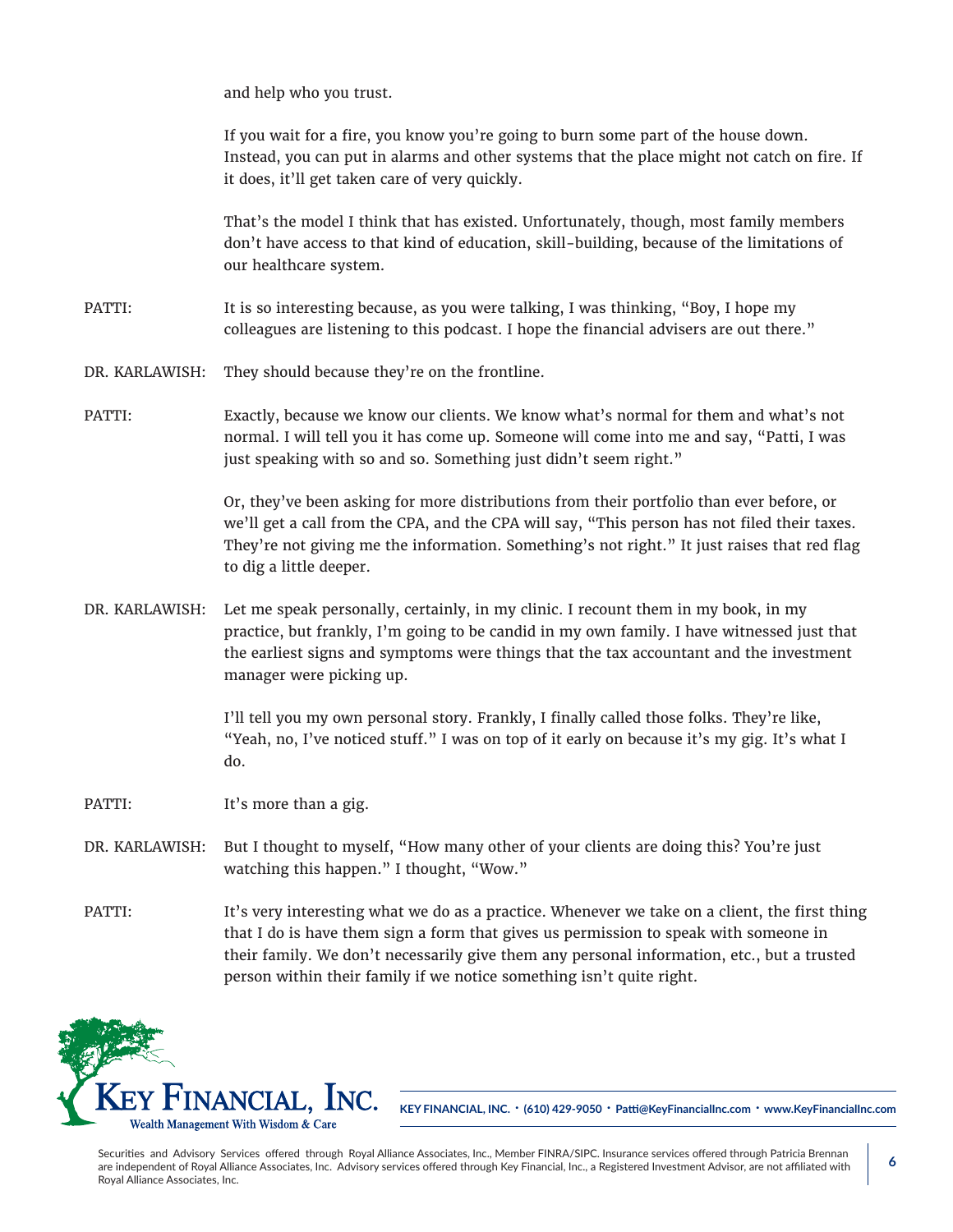DR. KARLAWISH: That is good practice.

PATTI: I want to get it up front while they're healthy, while they understand, and they're in agreement that that's probably the best thing to do. It's really we're just looking out for them.

> We're looking out for their family whether it'd be financial damage or otherwise. As you said, some of these people should not be driving a car. That's really important for them to know that we care more about them than their money.

DR. KARLAWISH: The issue here, especially with this disease, is from diagnosis to death, it can last as long as 10 years, very variable. But let's set that aside. If we're talking about a chronic disease, we're talking about a disease which, early on, persons need help. As they get more disabled, they need more help.

> In America, that means help that you get because you paid for it. The one thing you don't want to do is go into your retirement with a pile of cash, lose it because of fraud and other bad investments, and then go into developing worsening cognitive problems because then it's either the family or the state that has to step in and pay for the stuff that you could have paid for.

> That's why this disease ramifies across families and into society because of the cost of the long-term care paid for mostly now by American families, but I think something that also needs to be addressed on a policy level, of course.

PATTI: It was so interesting that one story that you told in the book about the gentleman whose wife was diagnosed with Alzheimer's. He met with his advisers. His advisers basically gave him three alternatives.

> Number one, you could put all of your assets into an irrevocable trust and lose control of that money forever. You're going to have to ask for a dollar to buy a newspaper. You can't do any of that yourself. You're going to have to ask a separate person, an independent person. It's an irrevocable loss of control. That was option number one.

Option number two was, hey, you could get a divorce. Divorce your spouse. That person will receive some of the assets and then eventually go through it, and then they will qualify for Medicaid.

By the way, that first option, which is the irrevocable trust, is a way to try to qualify for Medicaid. For anybody listening to this podcast, please understand the rules of your state and the fact that there is typically a five-year look back if you do attempt to pauperize yourself in this fashion.



**KEY FINANCIAL, INC. • (610) 429-9050 • Patti@KeyFinancialInc.com • www.KeyFinancialInc.com**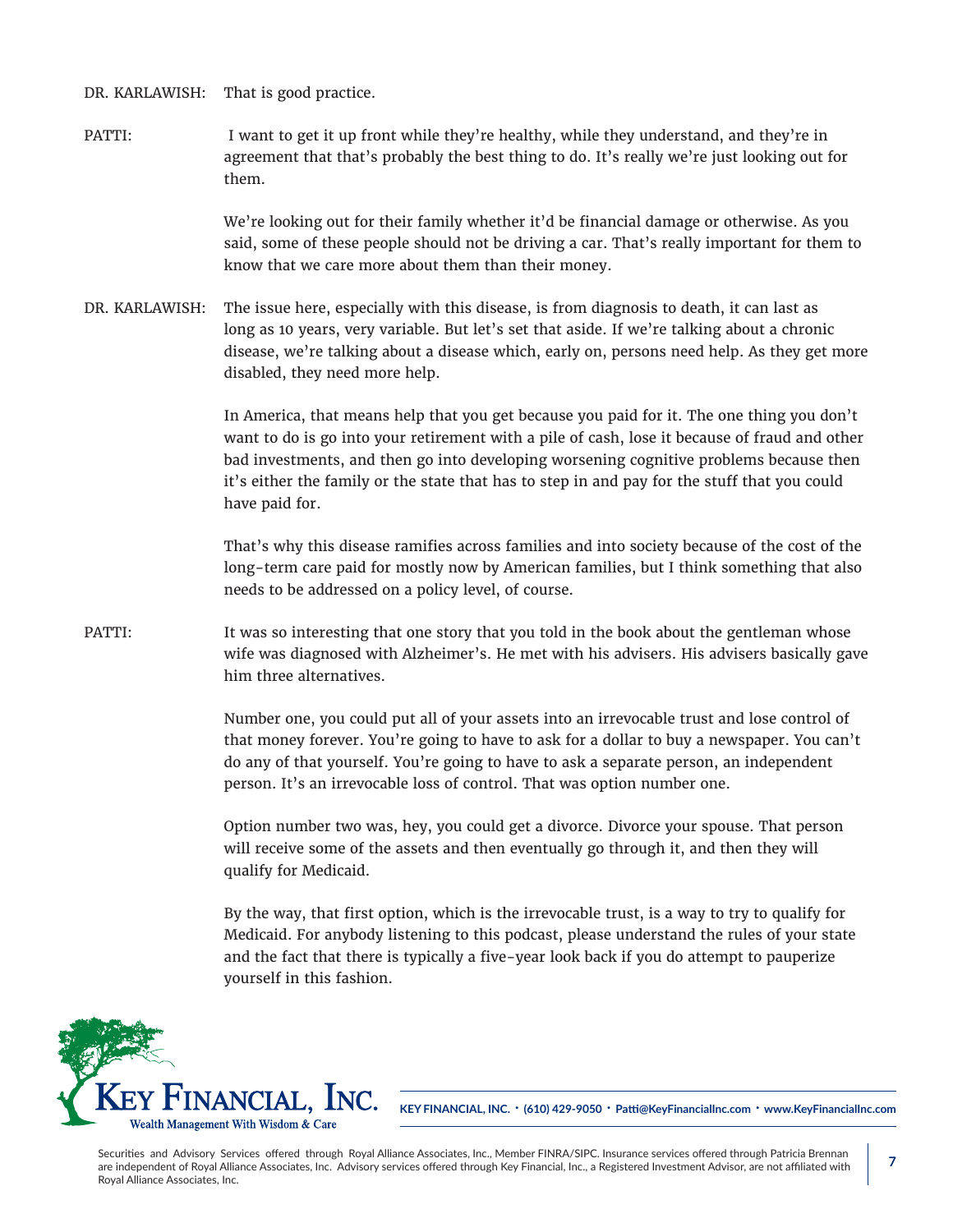I will tell you, I'm going to come clean with all of you listening, I'm not a big fan of those things at all. Both of these things have a little bit of a moral ramification. It just walks that fine line. It's typically not in your best interest to do either as well. Option one, option two. Option three, of course, is just pay as you go and hope you don't run out of money.

DR. KARLAWISH: Just keep on paying until you hope you don't run out of money. That's what he chose to do, that guy. I remember him well, a husband. They managed to get through it with a lot of assets lost. In fact, she was an early onset case, that is to say, age of onset was before the age of 65, which is uncommon.

> That family's faced a lot of strains related to loss of income for retirement as well as for support of adult children beginning careers, education, etc. This is why the disease ramifies into the American family because you've got savings that you need to do things like pay for your well-being in retirement, support the education of other family members, etc.

When that's hoovered up by the cost of long-term care, which can get into triple thousand digits depending on the severity of disability, for the average American family, that's a cost that can be, frankly, bankrupting or at least financially destabilizing.

Again, most Western nations, Germany, etc., have a long-term care social insurance program to minimize that risk upon the well-being of the families. We don't have that in this country. In this country, you just pay until you go, until you qualify for Medicaid, meaning you meet poverty thresholds. Then the state will step in and help out.

I don't think that that's acceptable. That's putting the American family in the front line of a risk that they shouldn't face with their finances and well-being.

- PATTI: It's also really short-sighted too.
- DR. KARLAWISH: As a society.
- PATTI: You think about the cost of this disease and the impact on our economy and the impact on those families. You think, "Geez, if we could just cover it, the impact wouldn't be nearly as great."
- DR. KARLAWISH: Exactly. That conversation is lost in policy-making circles. I totally agree. Long-term care social insurance will be expensive. It will require an additional payroll tax. Absolutely. The problem right now is that the American family is paying off the books.

I have family members who will tell you, "I cut back on work. I left the workforce. I didn't advance as far as I could have at work because I had to take care of my mother, my father,



**KEY FINANCIAL, INC. • (610) 429-9050 • Patti@KeyFinancialInc.com • www.KeyFinancialInc.com**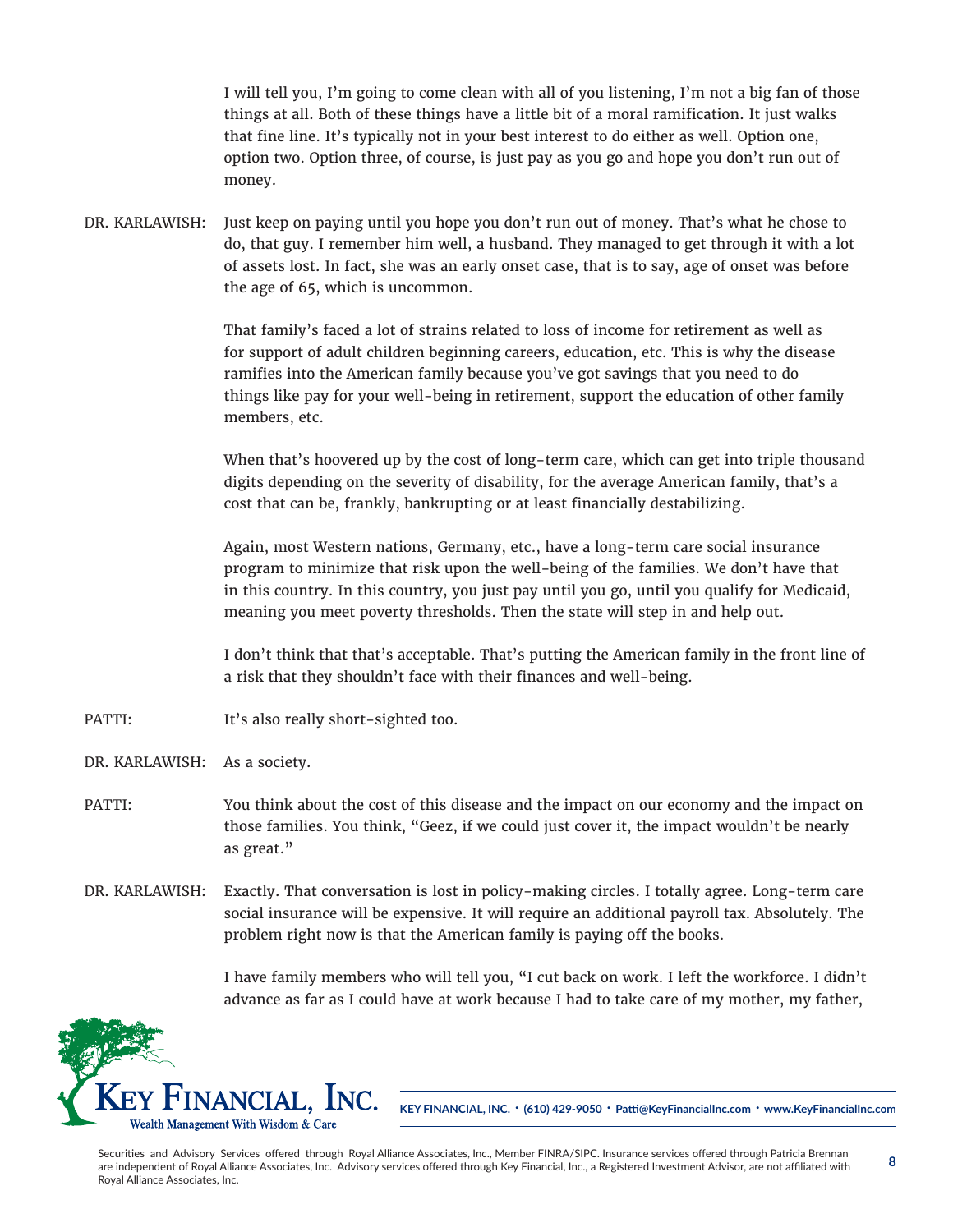my husband." Even folks who are retired will say, "Well, less assets to transfer to the next generation because we're spending on this."

It's a hidden cost in the American economy. The standard complaint, oftentimes from one side of the aisle, is this will require raising taxes and cost billions and billions of dollars. I'm like we're already spending the billions of dollars it's costing our economy in terms of efficiency and productivity.

Why don't we just be honest and face the problem like adults do, and say we're going to have to ban together, put in a payroll tax, raise the funds, and provide that cushion of long-term care social insurance for the American family who needs it? Germany does it. Japan does it. France does it. For some reason, we just don't want to do it as a country.

PATTI: It's a very effective solution because it works. When you have social insurance, because private insurance, as you well know, is also out there, it is really, really expensive.

> Most people can't afford it and/or just when they get to the point where they're ready to make a claim in their 70s or their 80s, the cost of it is skyrocketing, and they can't afford to make the premium payments, so it lapses. That's not working.

DR. KARLAWISH: Most of those policies only kick in when you're really disabled. I look at some of the policies people have, and they're like, "Oh, look at this. I'm covered."

> I'm like, "Well, yeah, but it only really is going to pay for a home health aide to help with bathing, dressing, grooming, and feeding, which is the last few years of the disease. Meanwhile, you've got about five or six years of needing supervision, an adult day activity program, etc., and none of those costs are covered by this policy." A lot of policies are a lot of hats but not much cattle.

- PATTI: It's the question of is it hands-on care or standby care.
- DR. KARLAWISH: It's the standby care that you really need. For many of my family members, the care that they need until someone really as having trouble with mobility is I need someone around during the day. I can't be there all the time.

That person's going to be there to help that person live a day that's safe, social, and engaged. That's a very different role than someone who's going to bathe, dress, groom, feed, and toilet someone.

Families struggle to find that kind of person. Again, I could tell you personally my family's struggled to find someone. We finally did. The system isn't in place to access that kind of person. I'm just again fortunate, given my expertise, that I knew what to look for and how to find it. I really pity the average American family who has to struggle with this disease.



**KEY FINANCIAL, INC. • (610) 429-9050 • Patti@KeyFinancialInc.com • www.KeyFinancialInc.com**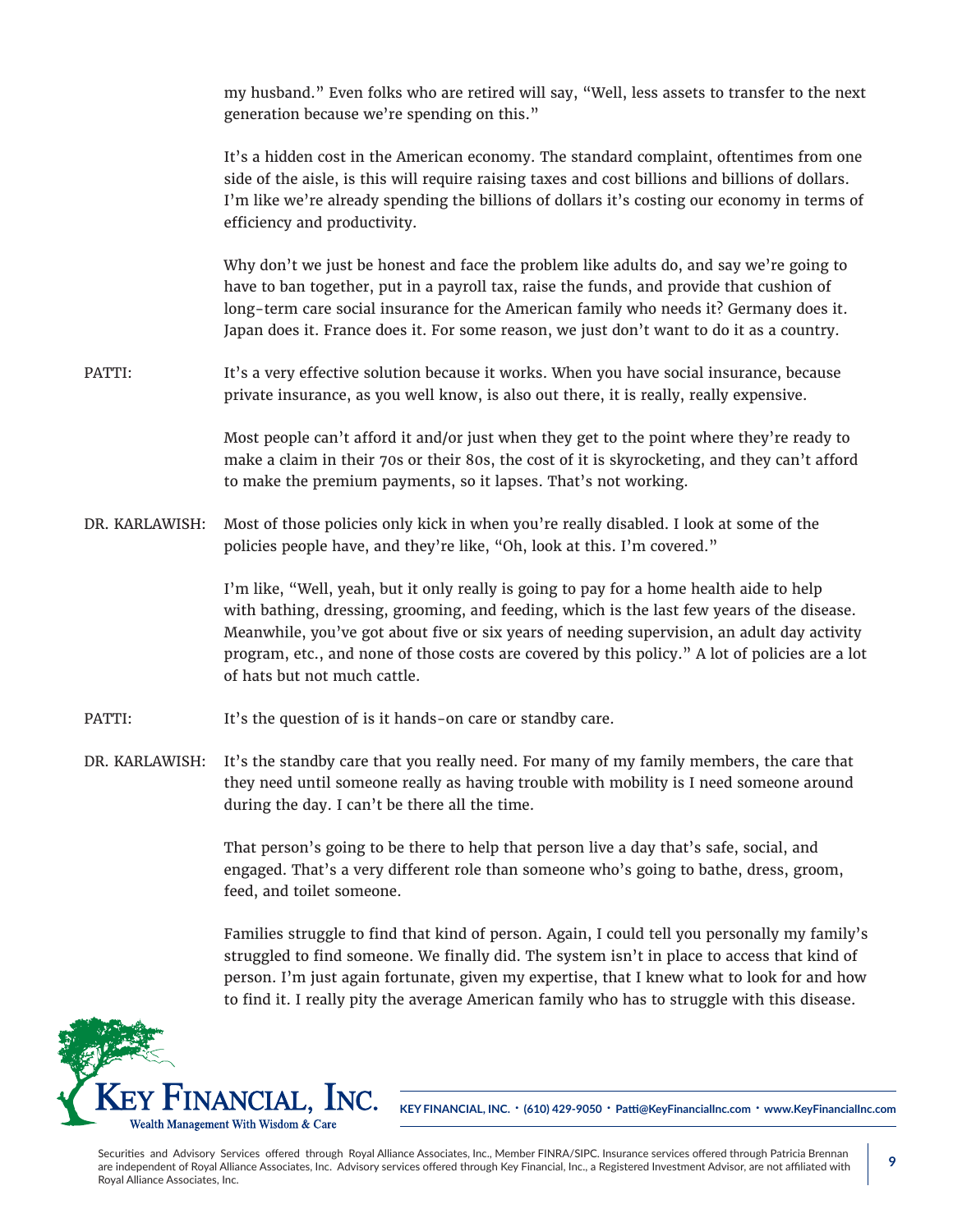PATTI: I do too. It's really hard to watch. I think about the isolation. That stigma really carries on for the whole family, the spouse, etc. They become that much more isolated. A, they have to be there all the time to take care of that person, and other people aren't coming around as often.

> So difficult, so very, very difficult. I really am interested to learn more about the concept of social insurance, and again, these problems – I'm going to be casual here – they drive me nuts because there is a solution. Come on.

We were talking about this again before we came on broadcast, and it's so interesting with COVID 19. You throw enough money at a problem. You can solve it. Look at where we are today.

I know that Alzheimer's is a much more complicated disease. If we come together as a nation and say, "OK, we don't know whether or not we're going to be directly affected by this, but if we are, there's going to be other Americans who are going to help us in the form of this social insurance that will help us provide the care that we need."

DR. KARLAWISH: COVID was a wake-up call that vast problems that ramify across society needs a united social approach. They're not problems that are solved by the grit of the individual. The grit of the individual is needed, but it's only part of the solution. You're right.

> What are these problems? The word I use to describe them is they're humanitarian problems. They cut across disciplines, and they ramify outside of just the medical space. You have to approach humanitarian problems united and with a kind of top-down allhands-on-deck approach. We did it with COVID, more or less. There were moments there where things got a little weird.

DR. KARLAWISH: We can do it with Alzheimer's disease. That is to say dementia. We just have to be united in that. I have hope. America has an Alzheimer's plan. It's not as well known unfortunately as it should be, but it has resulted in some progress, particularly in better understanding the biology of the disease and developing diagnostics and treatments.

> Progress has been a little uneven on care, but it's better than what the alternative was, which was zero progress in that space.

- PATTI: You've mentioned this Alzheimer's plan a couple of times. What exactly is it? I'm not familiar with it.
- DR. KARLAWISH: Most Americans aren't, which is unfortunate because I think it leads to this sense of desperation that we're not doing anything. It's one of the variables that, unfortunately, led to the FDA decision to approve aducanumab, namely this sense of desperation.



**KEY FINANCIAL, INC. • (610) 429-9050 • Patti@KeyFinancialInc.com • www.KeyFinancialInc.com**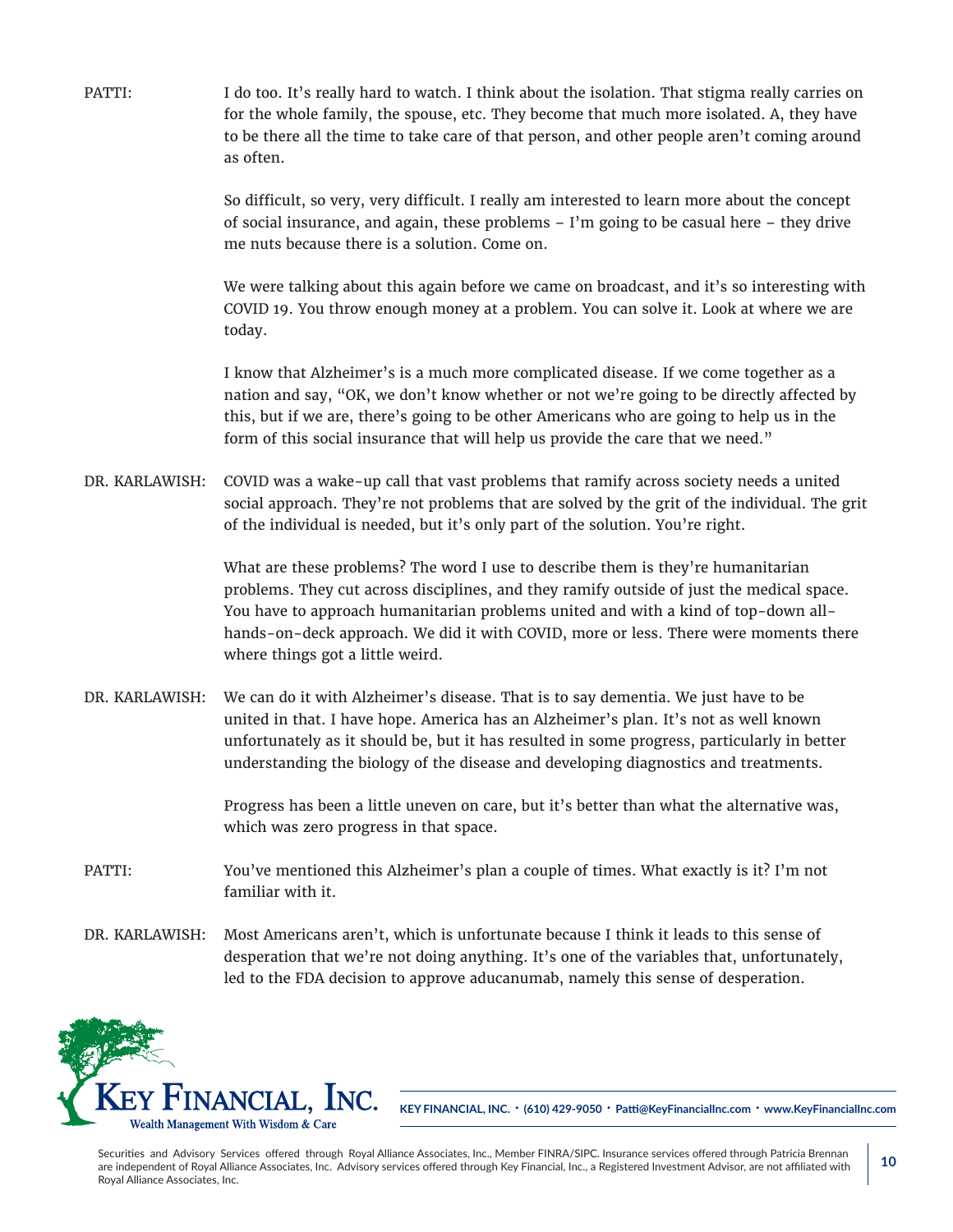Around about 2011 or so, President Obama signed into law the National Alzheimer's Project Act. In the book, I recount the really brilliant efforts by the Alzheimer's Association to get this to come to law.

One of the strategic things though that was done was to not make it a big public blowout, to not have the president make a public announcement to a bicameral meeting of the Congress that we're going to take on Alzheimer's. A lot of that had to do with it's so hard to unite America and Washington around a problem, especially if they have to spend money, that the better way to do it was to do it quietly.

In summary, when Obama signed that into law to create the National Alzheimer's Project Act, he did it somewhere in Hawaii just about ready to go on his week-long vacation. You can't even find a photograph of him signing that into law.

Anyway, what the Project Act calls for is all federal agencies, departments that in some way involve the lives of persons with dementia need to unite together and put together an Alzheimer's plan. Every year, we revisit that plan as a nation. It's beginning to create some coherence around our approach to the disease.

I'll wrap up with the most impressive thing that's occurred was substantial increases in the NIH funding for Alzheimer's research, such that my colleagues and I now enjoy the ability to get our projects funded and also to train the next generation of researchers and clinicians to take on this problem.

Compared to the way things were five, six years ago, I'm very optimistic. It's all made possible by this National Alzheimer's Project Act, which again as you point out, I'm going to be self-promoting, but until people read my book, most people don't know about it because it just was never promoted.

PATTI: It is so interesting. I did read about it in the book, and I was thinking, "Wow, where have I been? I never knew that that existed." I feel like it's a shame that it wasn't publicized. Again, it's only through transparency that we take away some of the stigma associated with the disease. It's out there. Let's not pretend that it isn't out there. Let's quantify the cost.

> That's also part of this, Jason. We have to make it crystal clear how much money our economy is losing because of this disease. It is billions and billions of dollars. Again, the most recent example is COVID. There isn't one corporation. There isn't even one agency.

> The University of Pennsylvania is not going to be able to solve this problem by itself. We need just a massive amount of energy, intellect, and money to attack this head-on.

DR. KARLAWISH: One of the problems about the cost of Alzheimer's disease, which is really better said as



**KEY FINANCIAL, INC. • (610) 429-9050 • Patti@KeyFinancialInc.com • www.KeyFinancialInc.com**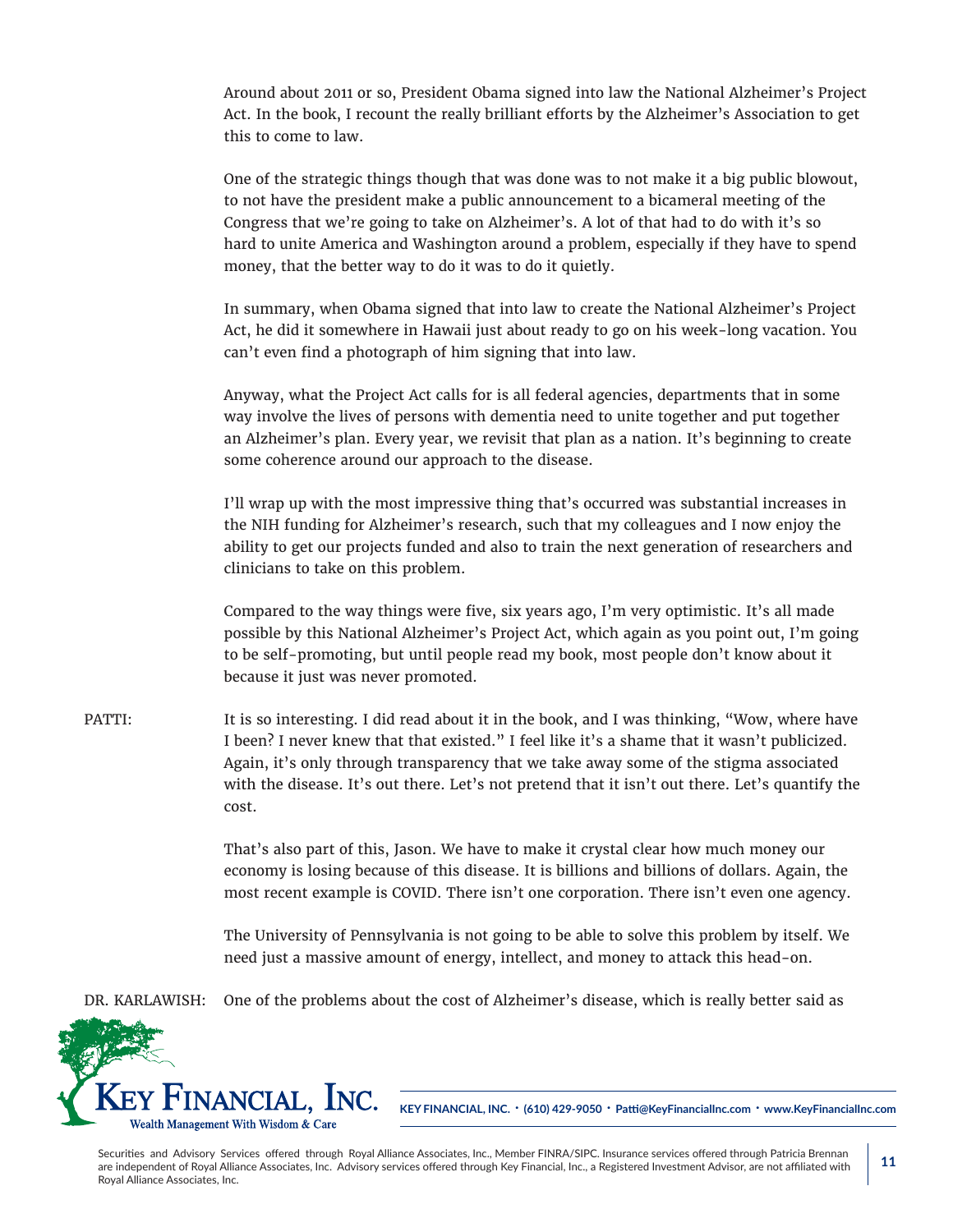the cost of dementia to America is that it engages the politics of welfare because the way that you get to the triple-digit billion dollars per year cost of this disease is not the cost to the healthcare system, meaning the cost of drugs, scans, hospital visits, etc.

The way you get to the triple-digit billion dollars annual cost is if you take the work of a caregiver a daughter, a wife, a husband, occasionally a son, and you say, "How many hours a week did you spend giving care to your relative?" They give you that number. Then you say, "If that was a job, how much would you be paid to do it?"

Once you assign a wage to the labor of caregiving and you add up across all the caregivers doing caregiving, that's the triple-digit billion dollar figure people talk about. The problem, of course, is that that engages the politics of welfare because that's saying that the work of a caregiver is work that ought to be compensated and counted.

In America, there are some real differences about that. There are some people who think, "That's just what families should do. That's a family problem. We're not going to deal with that problem," or you have to be poor enough, and then we'll finally step in and help you out to do that problem.

As long as that's the conversation that you have, you're unable to have an honest conversation of American workers are less productive and/or the American family's savings are being taken up by this disease because you're caught up in people saying, "That's welfare issues. Welfare is socialism," and all of the things.

You find yourself lost in this bizarre political conversation where helping people with Alzheimer's and their families threatens socialism to America. You're like, "Wait a minute. How did we arrive at this bizarre conversation that our liberty will be taken away by caring for people with dementia? Our liberty's being taken away by Alzheimer's disease, not by trying to help them."

Yet socialism is this thing that we have to fear. I'm like, "This has nothing to do with socialism." Yet that's the conversation that we have. Until we break that rhetorical logjam…It's almost darkly comic political conversation.

PATTI: It's weird. That's what it is. I cannot even believe that people could frame it in that way.

DR. KARLAWISH: That's been the rhetoric though. The rhetoric since the '80s was...Actually, much of the rhetoric around expanding public welfare was sidetracked into conversations about socialism and the threats of a socialist takeover.

> The American Medical Association opposed Medicare. Many politicians backed this because they feared if you have Medicare, that Medicare will lead to a Communist takeover of America. Ronald Reagan, at the time he was an actor in the 1960s, did a PSA record – at



**KEY FINANCIAL, INC. • (610) 429-9050 • Patti@KeyFinancialInc.com • www.KeyFinancialInc.com**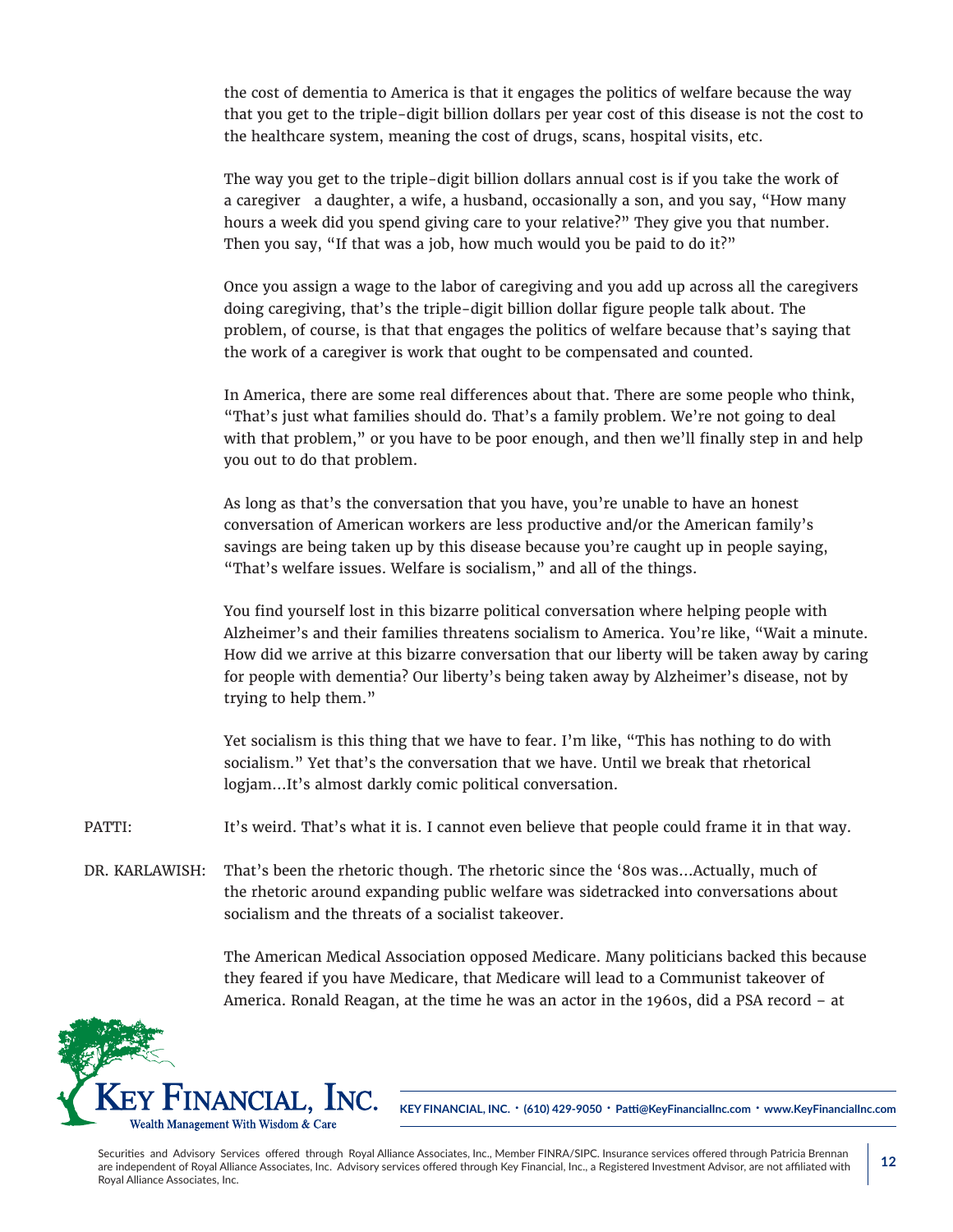that time, it was actually a record – in a project that the AMA sponsored called Operation Coffee Cup.

I recount in the book how then actor Reagan was warning the AMA wives if Congress passes what would come to be called Medicare, that's going to lead to socialist takeover of America. You look at this. You have to laugh because it was bizarre.

Yet that was the conversation, and yet that same kind of conversation continues today. The opposition to many of the infrastructure improvements that are proposed in the infrastructure package is this will be socialism. I just shrug my shoulders and say, "But who's going to take care of these problems?" These are big problems. They can't be left to the American family to solve.

PATTI: It is so, so interesting. I've got your book in front of me, Jason. I'm reminded of this comparison that you made with solving polio and other comparisons. I'll just read this.

> "We could basically do that for the Alzheimer's, colleagues chide me. Build more memory centers, nursing homes, and adult day activity centers. Noodle our way to better teambased care. Set our hospital cell phones to vibrate at night, or they insist, 'We could just cure this damn disease.'"

DR. KARLAWISH: They go to polio. They say, "Look at that. With polio, we could have built more iron lungs and everything else. Instead, we discovered the vaccine. Polio became a thing of the past," assuming, of course, someone who has the polio vaccine hidden in a vault doesn't release it and people get vaccinated, witness current problems with COVID.

> Anyway, that we're going to drug our way out of this problem, make it like polio, a disease of the past, the problem with that is every bit of the science is showing us that the many diseases that cause dementia are just that. They're many different diseases.

> Just like there are many routes to developing cancer depending on the organ, we certainly have made progress in cancer and heart disease with therapies. The notion that we'll never have any heart disease or cancer is just not rational policymaking to say, "That's how we'll solve the problem of cancer and heart disease."

> That's the same thing, I think, with this disease. We absolutely should expect progress in developing effective therapeutics such that some people don't experience disabling dementia. Others experience it slower. But sadly, some still don't respond to the therapies. You can't get them, whatever it may be. That's how we have to think about this disease.

The idea of curing Alzheimer's, it's rhetorically powerful. It motivates people. There's no question, but I think we have to have a more rational approach that says, "How can we more effectively treat this disease?" Drugs are part of the solution, but they are not the



**KEY FINANCIAL, INC. • (610) 429-9050 • Patti@KeyFinancialInc.com • www.KeyFinancialInc.com**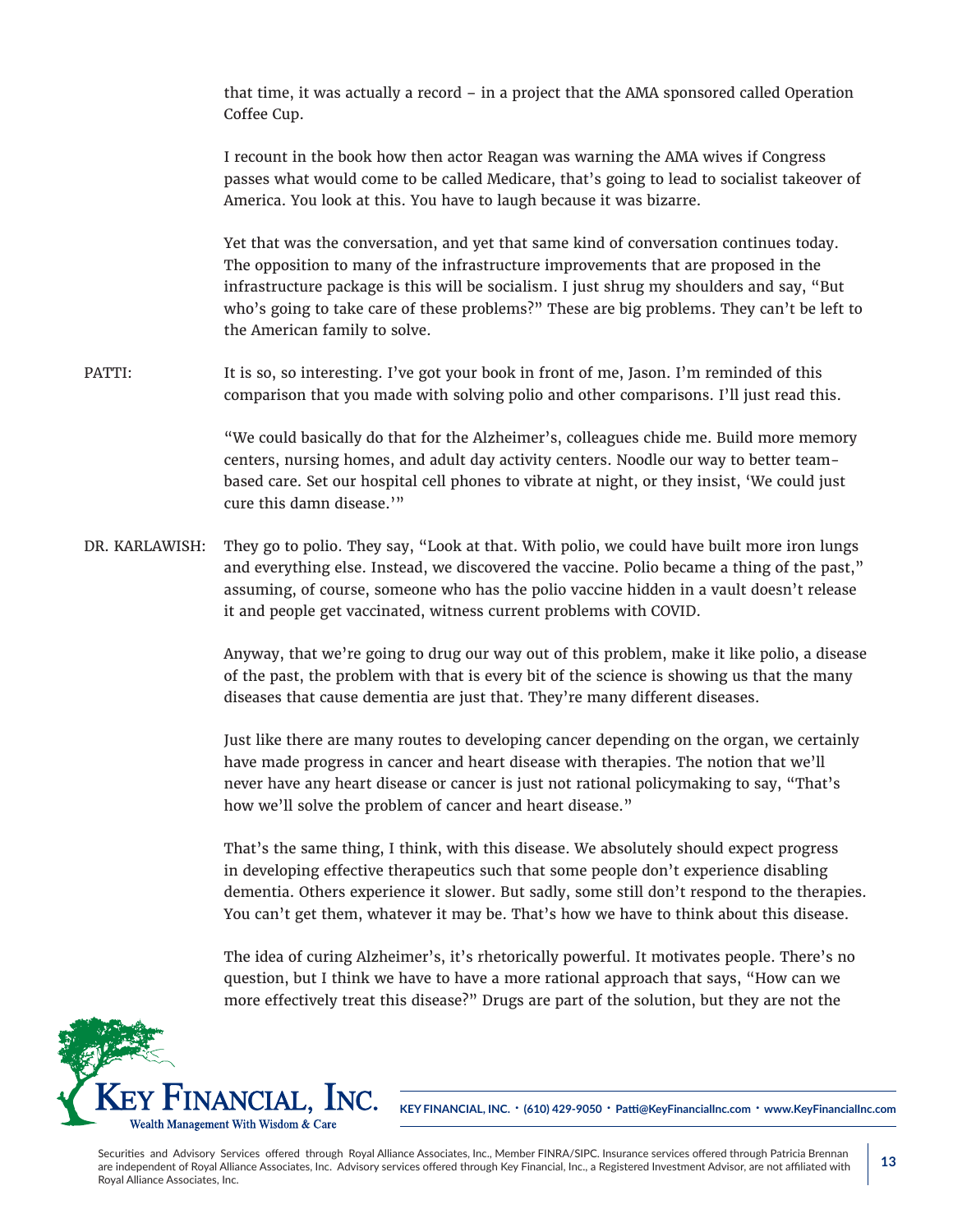only part of the solution.

PATTI: Since you brought up the drugs, I'd love to hear what you think about Biogen's drug and the controversy that is now surrounding it. What do you think?

DR. KARLAWISH: I think that the drug should still be available but only after a patient signs an informed consent form to enroll in a research study to finally establish, "Does this drug actually slow the progression of Alzheimer's disease?"

> Unfortunately, FDA didn't see it that way and decided that, based on the data Biogen presented them, data that has yet to be published, that the FDA would grant Biogen the ability to sell the drug, although still requiring "a confirmatory study" to establish whether the drug in fact benefits patients.

They did this because they wanted the drug available because patients are desperate. Nothing else is available. I get the argument, but I think most in the field were a little aghast when they saw the FDA's decision because we were really making progress with this drug and other drugs to establish whether drugs like aducanumab change the natural history of the disease.

FDA went ahead and jumped the line and said, "Let's make it available but continue doing studies of it." Try and do a study of a drug like that when it's available commercially is a little difficult to do, plus it sets now an evidence bar that is lower for other drugs out there.

Many of us in the field were very frustrated. We really were making progress with drug discovery. Aducanumab actually may be effective, but the data that were out there don't really show that to the level that I think were necessary to prescribe it.

The FDA didn't see it that way, and now we have this mess. A drug is available with questionable data. At the same time, we still need to do studies to establish whether that drug is effective as well as other drugs that are like it. I think the field finds this an extremely frustrating situation.

- PATTI: If I hear you right, what I'm hearing is that, because it is available to do a study, one group having the placebo and another group getting the drug, or however you're running these studies, you can't do it as effectively. Is that what you're saying?
- DR. KARLAWISH: The patients with Alzheimer's shouldn't have to bear this cross, which is, "If you qualify for the drug based on severity, do you want to get the drug clinically, or would you want to enroll in a clinical trial that will help other people, and you may or may not get it?" I think making people make that choice is bizarre.



**KEY FINANCIAL, INC. • (610) 429-9050 • Patti@KeyFinancialInc.com • www.KeyFinancialInc.com**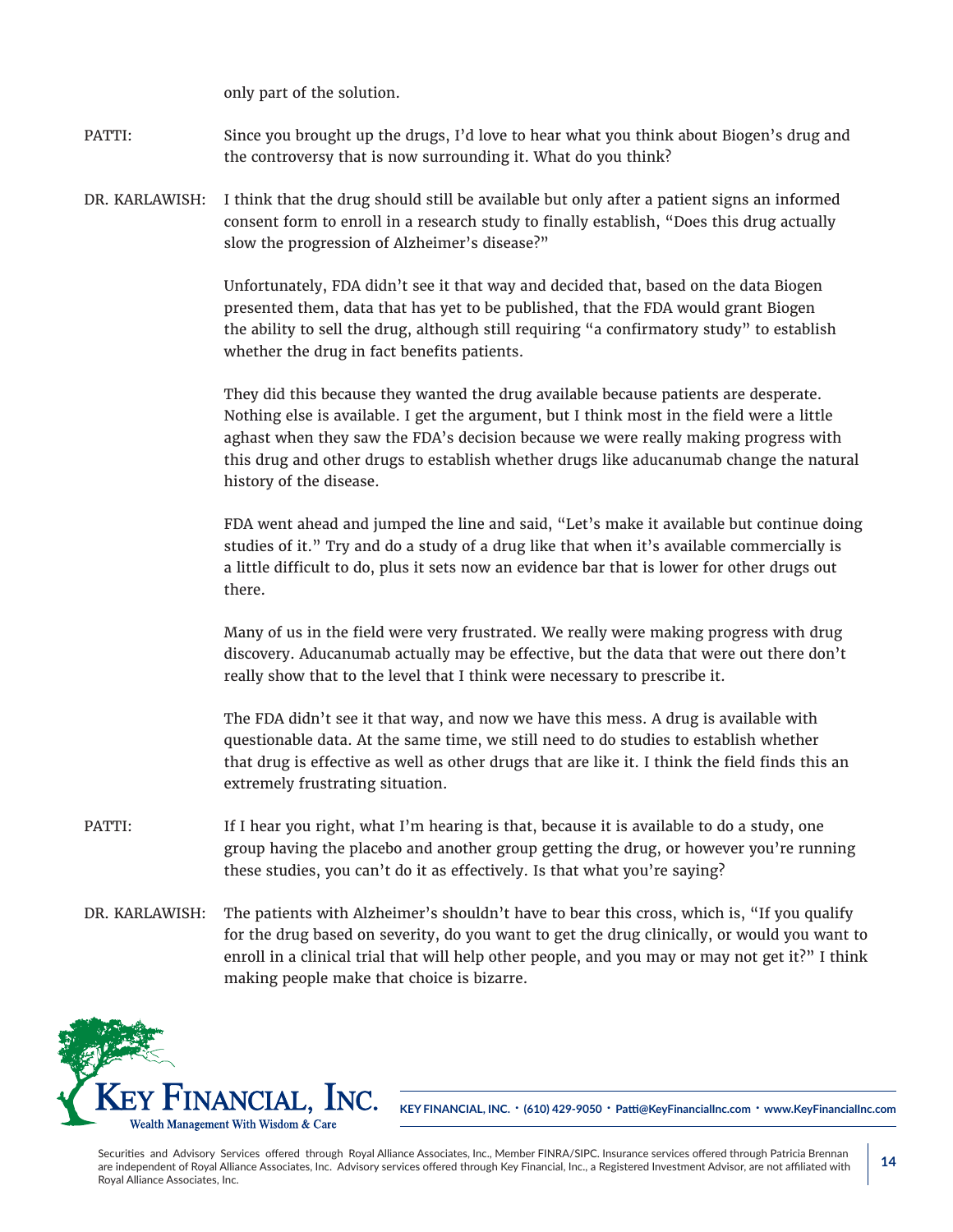PATTI: I see.

DR. KARLAWISH: The other problem, though, is you're putting out a drug that the FDA admits the evidence is, at best, provocative that it may actually alter disease course. FDA's argument was, "We can lower the standard of evidence because there's a regulatory mechanism in place for serious and life-threatening diseases, Alzheimer's is one of them, that allows a drug to be put into practice on the basis of a weaker standard of evidence."

> I think many in the field felt the evidence here didn't even rise to that. More research was needed. I know you say, "Well, of course, a physician at the University of Pennsylvania would say more research is needed. That's what you guys and gals do."

My push back is no, no, no, I know what this disease is like. I have this disease going on right now in my family. Yet, for a big, vast, large as this, as complicated as it is, it was premature to put this drug out into the marketplace. It needed more study.

It's going to be difficult to do that study, and the FDA's new evidentiary standard threatens that drugs will be put into practice on the basis of evidence that can't let me confidently say to a patient, "This drug is worth its risks and its worth its costs." For many in the field, it's an extremely frustrating situation that we find ourselves in.

- PATTI: Is it something that can be undone?
- DR. KARLAWISH: Future drugs, we'll see. There's a drug, for example, that Eli Lilly has called Donanemab. Donanemab is a promising drug. We were all very excited about the data that were published in the "New England Journal of Medicine" in May of 2021.

Now, FDA's lowered the evidentiary standard. We're like, "Wait a minute. Does this mean you're not going to do the confirmatory trial we all really want to see, or are you going to let the trial happen, please?" That's where, I think, the field's a little worried right now.

Aducanumab, Donanemab, and Lecanemab, all these drugs that are showing promising signals are getting out there too damn quickly. That's a real problem to be able to study them and tell patients they're effective and to tell society they're worth the cost. These drugs are expensive, and a lot of people could take them.

- PATTI: As I recall, I could be wrong on this Jason, but isn't it true that when Biogen first went to the FDA, when they did it at lower doses, and the FDA did not approve it. Then, later on, they bumped up the doses. They were trying to fool around with that, and that's when the FDA finally said, "OK, you can start."
- DR. KARLAWISH: The relationship between FDA and Biogen around this drug is to be better understood. In fact, Janet Woodcock, the acting commissioner of the FDA has called for an Office of the



**KEY FINANCIAL, INC. • (610) 429-9050 • Patti@KeyFinancialInc.com • www.KeyFinancialInc.com**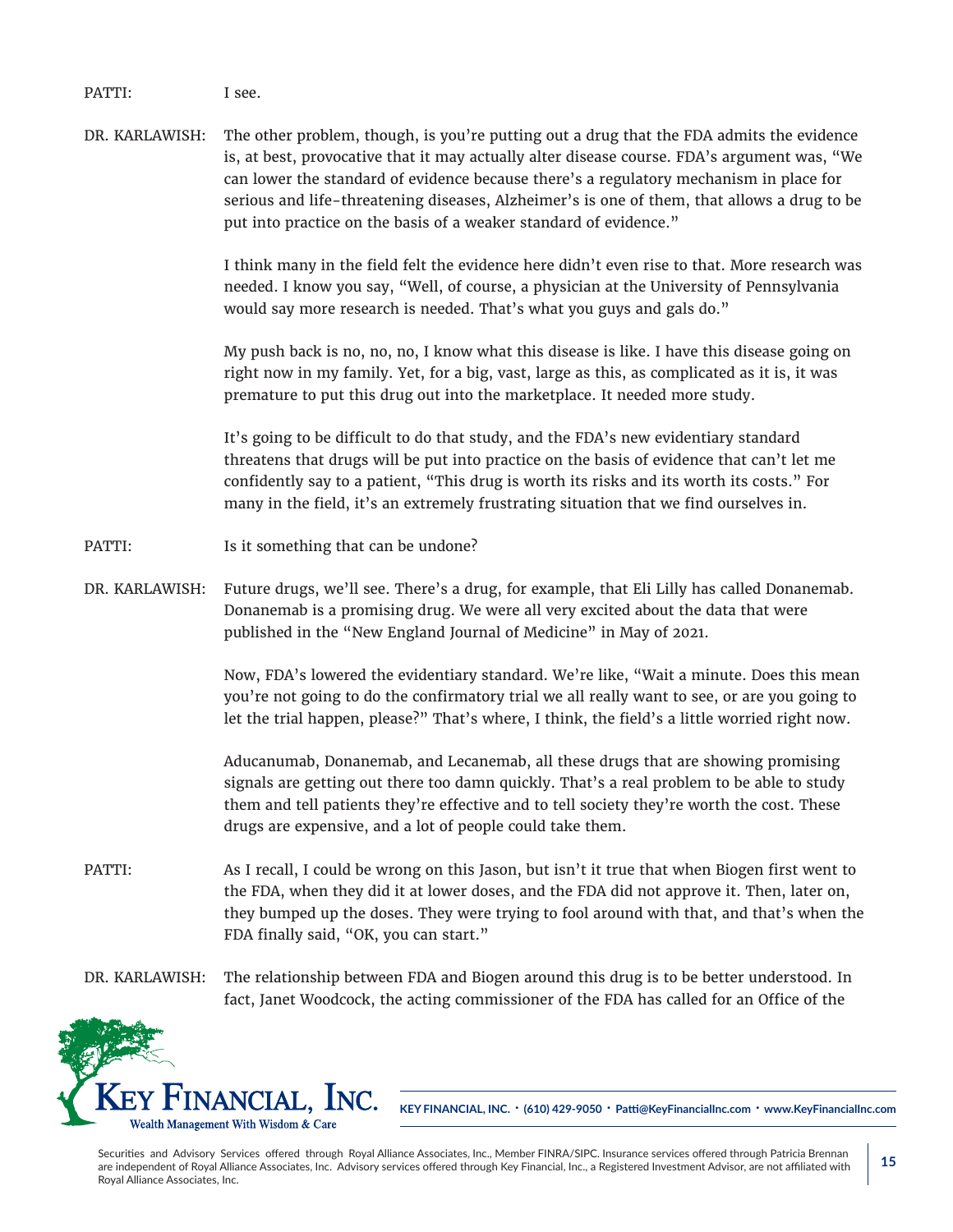Inspector General investigation to look at, more closely, the relationship between FDA employees and Biogen. We'll wait to see what that investigation shows.

The fact that she had to call for that raises real concerns about the nature of the relationship that FDA officials had with the company. They were close, but maybe too close is the concern.

Bottom line, the studies that Biogen did that led up to the data that are available had a lot of decisions made that were more driven by business than science – move things along quickly, get things done without spending a lot of money. I get the perspective of a company. I can't fault a company for doing what companies do.

On the other hand, it didn't serve the science as well as it could have. You're right, one of the issues was they leaped into phase III without really good data around dosing. They had to amend the protocol to change dosing regimens in the middle of the phase III studies, introducing variance and noise in the data.

The other thing they did was they threw a futility analysis into the study. You say, "Well, what the heck is that?" Basically, a futility analysis lets you decide whether there's no chance this study will work.

If that's the case, you just stop it and say, "I'm not going to keep this study going. It costs me money. Why should I spend money on something that has no chance of working within certain levels of probability based on how the analyses are conducted?"

Biogen did that. In fact, they did the futility analyses. The futility analyses said, "It's not going to work, likely," so they shut the study down. More data rolls in. They analyze that data. Guess what? It works in one study but not the other. What you're left with is like a forehead slap of, "This didn't have to happen. These were business decisions."

I'm pro drug. I'm alive because of drugs. Early in my life, I had a very bad illness, and I was saved. I have family members who are alive because of drugs, who are living well because of them. It's not about being pro or anti pharma. It's about being smart about how we use our pharma technology and businesses to develop drugs.

I think there's a lot of concern with the aducanumab decision that something's going awry at the FDA, and they're making decisions that no longer serve public health.

PATTI: In addition, or aside from the issue of drug treatments, what else can be done to improve the lives of people who have been diagnosed with dementia and/or Alzheimer's?

DR. KARLAWISH: First, let's get them diagnosed. First, we need to create a national network of centers for adult cognitive disorders where folks can go, get evaluated, and get an answer, which may



**KEY FINANCIAL, INC. • (610) 429-9050 • Patti@KeyFinancialInc.com • www.KeyFinancialInc.com**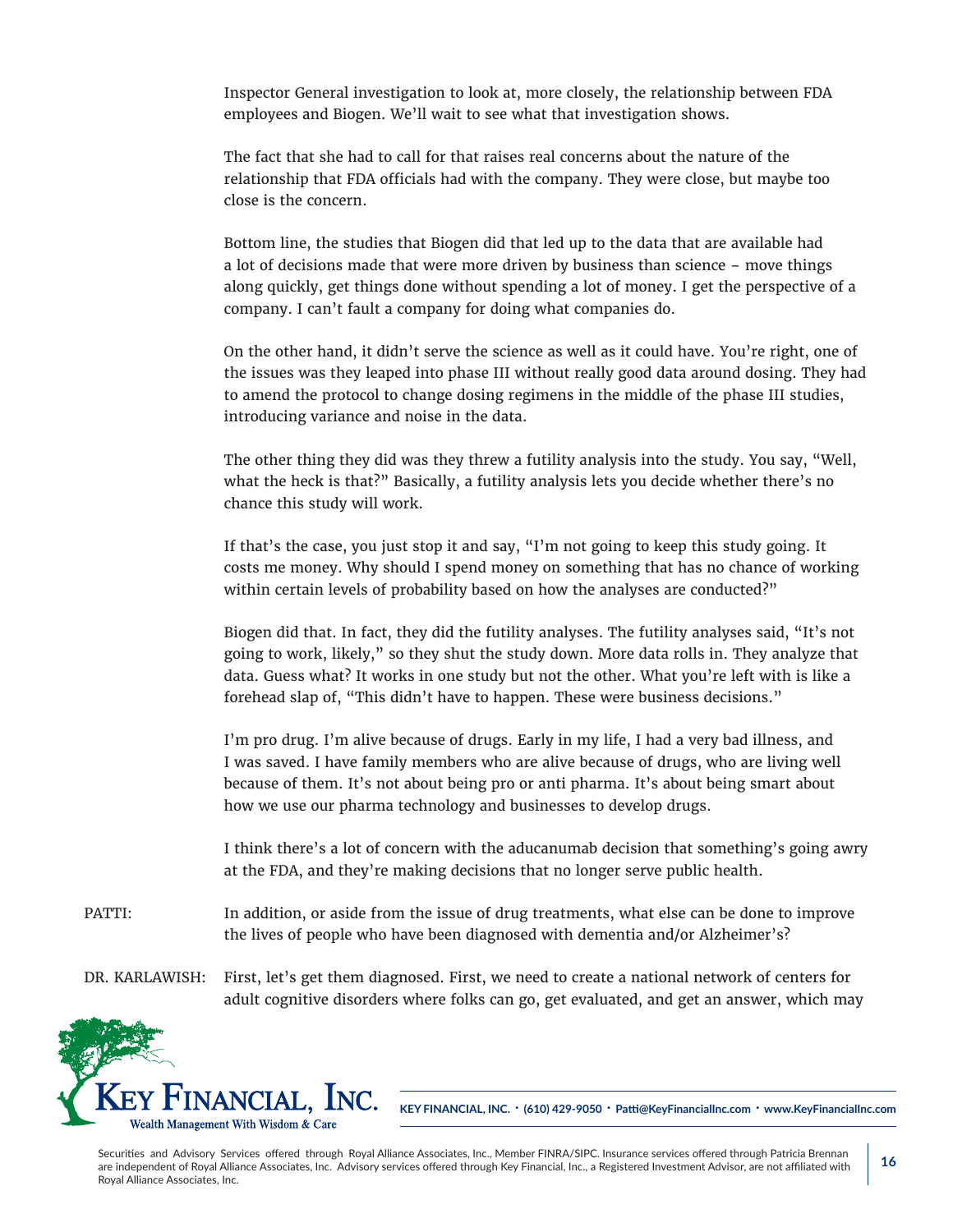be a diagnosis, may not be a diagnosis.

COVID has taught us that we can use telemedicine approaches for some of this, so we don't have to have a center in every urban area, but maybe there are ways to interconnect them. We need centers that can get people a diagnosis.

Then we need to begin to deliver the standard of care. No one should be diagnosed with dementia caused by Alzheimer's, Lewy body disease, whatever the disease may be, and not get education and training for how to identify the common problems, make a plan, and access the services and supports they need. We should do that.

Then back to your industry, we need to get your industry talking with my industry because you gals and guys are on the front line, oftentimes, of detecting things. How could we begin to learn from each other about what's going on with a client so that, rather than just waiting for the disaster, some effort can be made to intervene and talk? That's another area of progress.

More generally, technology holds a lot of possibilities for us to live better with this disease. One of the reasons why, in my family, I'm able to make sure things are OK with a family member is I have online view-only access to a variety of accounts. I can tell when there are problems going on or not. That's because of technology.

So too with the car, monitoring the location of the car. There's a host of ways that technology can allow us to maintain our independence in the community. These are all things we can do now. Everything I've described, we just have to muster the will to do it.

PATTI: I have a dear friend who is at MIT. They have the MIT Age Lab, and I'm on the board there. It's fascinating to me some of the things that MIT is coming up with to help people in these later stages of life, whether they have Alzheimer's or dementia or not – carpeting that can sense when someone has fallen. I think the whole area is so interesting.

> To your point, we may not get a "cure" in our lifetime, but we sure can band together and find a better way of approaching this awful disease.

DR. KARLAWISH: Exactly.

- PATTI: It's just got to be the American will, banding together and working together to figure out a solution and help to improve the lives of the patients and the families that are dealing with this.
- DR. KARLAWISH: A big, vast, national problem requires us to reach back to some of our core values. United we stand, divided we fall. I know that sounds rhetorically cute, but we've lived through a period of time in recent history, recent time – it's not yet history because history has to be



**KEY FINANCIAL, INC. • (610) 429-9050 • Patti@KeyFinancialInc.com • www.KeyFinancialInc.com**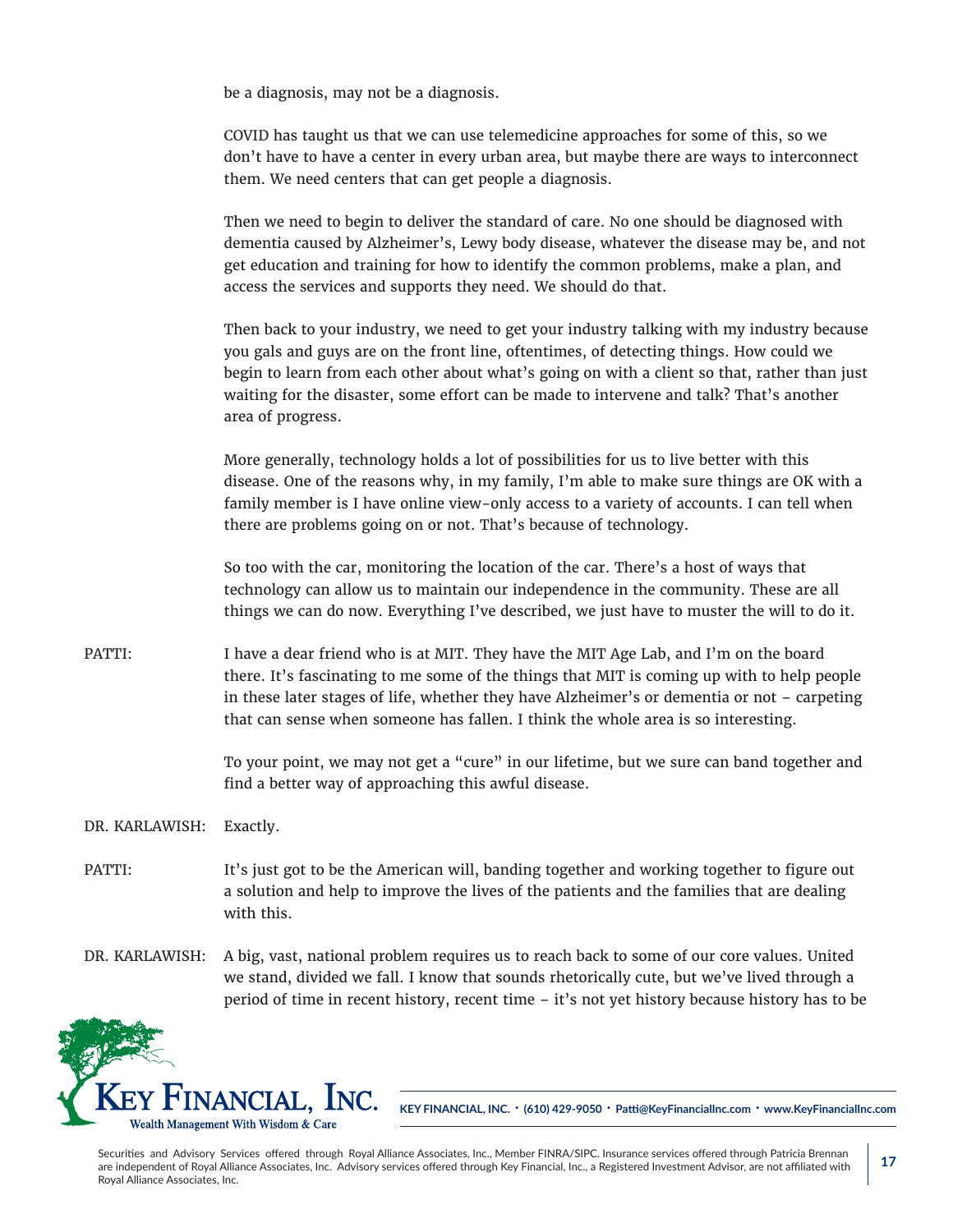30 years old to be history…

- PATTI: I didn't know that. That's interesting.
- DR. KARLAWISH: Technically, what makes something history, it happened 30 years ago or more. Whatever, that's a convention in the field. We've lived through times where we seem to think that the way to advance is to divide. I think that this is the kind of disease where that's not a useful approach. It requires leadership.
- PATTI: I agree with you. It's fine to debate. Sometimes, having opposing opinions, together you come up with, ultimately, a better solution. As long as we are focused on the solution, working together to come up with ideas and alternatives, that's the key.
- DR. KARLAWISH: For example, a couple more solutions here while we're coming to the end here. We have to rethink the way we run residential long term care. No one wants to "live in a nursing home," but the fact of this disease is for many patients, there does come a point where home no longer works, the space that they called home for a variety of reasons.

I think it's just simply folly to think that all long-term care should be and can only be delivered in the home. Certainly, it should be and should be available. We also need to recognize there's a role for people to move to a residence, a place that they can now call home that's different than the home they were in.

The problem is it's a stereotype is the nursing home. Yeah, many of them are awful, but they're not awful by the nature of being residential long-term care. They're awful because we've never invested in the resources needed, and the regulations needed, and the ownership structures needed to create long term care facilities that actually deliver longterm care services and supports.

Again, that's another thing that can be solved right now. We just have to muster the will to do it. Many of the owners of nursing homes own them because they're great investments of property. They don't really care what the hell goes on inside of it.

Can you imagine if hospitals were run that way? I own this hospital because it's a great real estate investment. I'm trying to do everything I can to cut costs to continue to profit from that. That's the reality with nursing homes in America today. That's bizarre.

PATTI: It's really interesting. Wouldn't it be interesting if we approached this the same way we approach, as you say, hospitals or even schools? There are some pretty nice schools out there. Kids are learning.

> It's a really interesting alternative approach. There was a part in your book where you discussed the concept of home. You said that home is where the heart is. I loved that



**KEY FINANCIAL, INC. • (610) 429-9050 • Patti@KeyFinancialInc.com • www.KeyFinancialInc.com**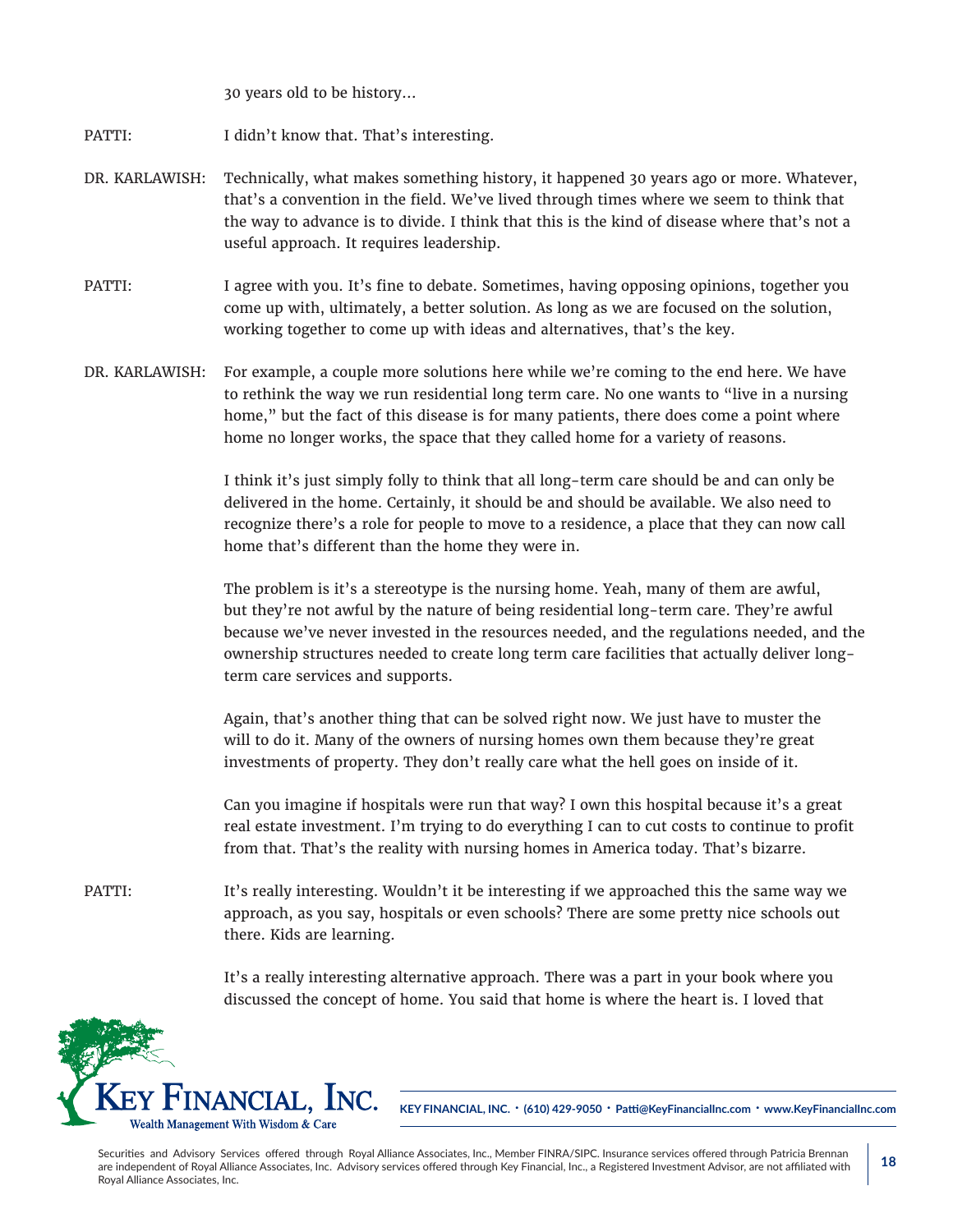comment. I loved that quote because it is so true. People with Alzheimer's and dementia, they don't really know where home is.

- DR. KARLAWISH: They can begin to lose that. That's right.
- PATTI: I will end with the one story that you told about Justice Sandra Day O'Connor. In fact, you can tell it if you'd like.
- DR. KARLAWISH: Justice Sandra Day O'Connor's husband had Alzheimer's disease. He had dementia caused by Alzheimer's disease. The justice herself now recently announced, about a year or two ago, that she herself has Alzheimer's. She retired from the Supreme Court in order to care for her husband.
- PATTI: There you go.
- DR. KARLAWISH: Good example of the impact of Alzheimer's on the American family and our productivity. A Supreme Court justice stepped down in order to care for her husband.

There came a time in the course of his disease, not uncommon, sadly where he reached a stage of disability where home was no longer working. The home they were in, he was too disabled. He required too much intensive supervision and care that it just wasn't working anymore for Justice O'Connor and the family to do that at home.

They moved him to a new home, to what we would call a nursing home, a long-term care facility, an institutional setting. In that setting, he met another person, another patient, another resident. They developed a relationship. As that relationship developed, he became actually calmer and better accustomed to the environment.

Frankly, it was a private matter that became public because O'Connor is obviously a public figure. The family was willing to confirm that that indeed had happened and that they were letting it happen, that they were understanding that their father had found a relationship that was working for him in his new home that was going to let him live comfortably.

They did what I think is the right thing to do within the boundaries of coercion and other things. They let it happen as opposed to breaking them up and separating them and whatnot.

I tell that story not because I think it's a happy story or a sad story, but it's a story about life. Life is a mix of the happy and the sad. The sooner we see that that's what this disease presents, I think the sooner we're going to be able to live with it.

All disease is bad, by definition. If it wasn't bad, it wouldn't be a disease. This disease is



**KEY FINANCIAL, INC. • (610) 429-9050 • Patti@KeyFinancialInc.com • www.KeyFinancialInc.com**